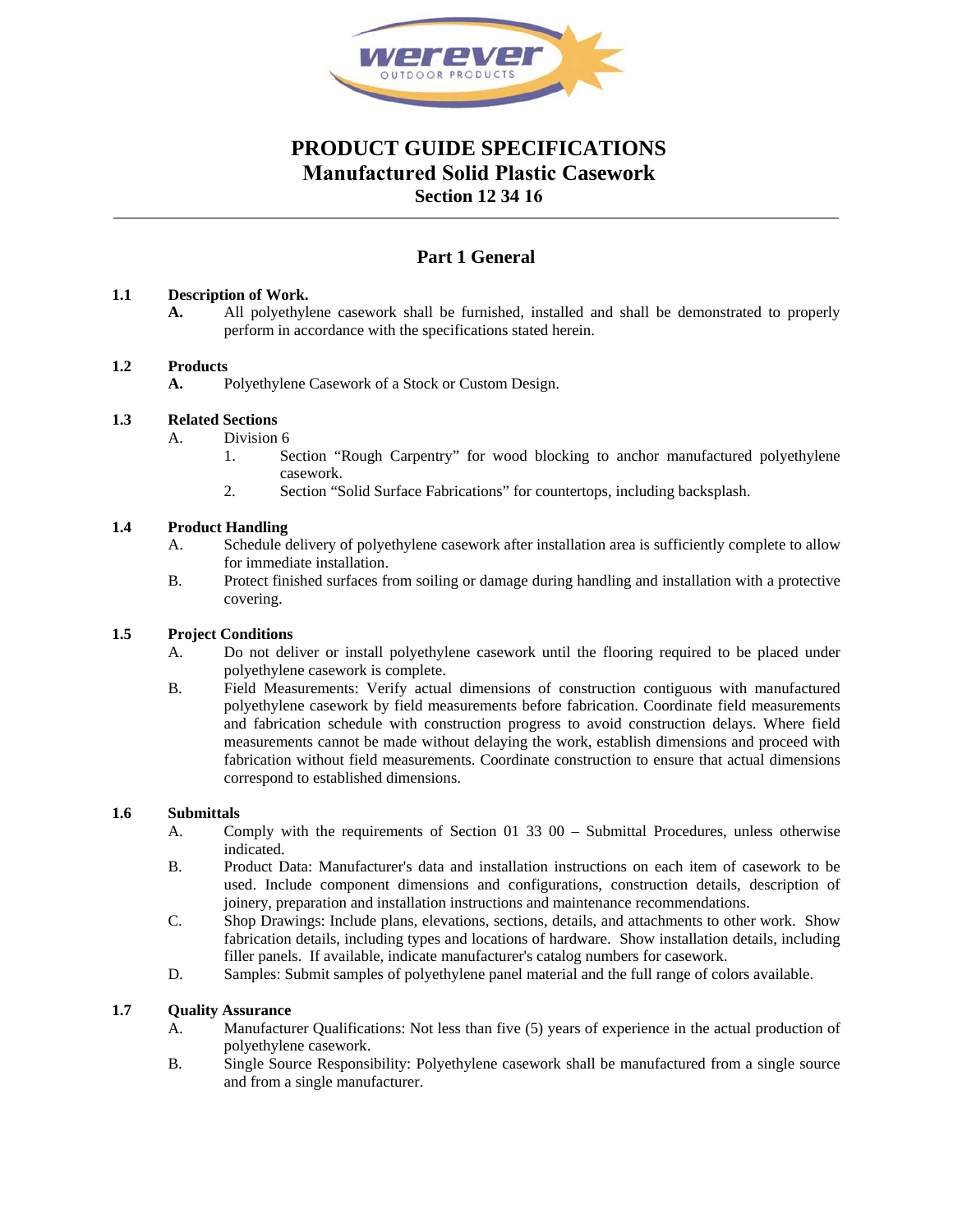## **1.8 References**

- A. Comply with all applicable trade standards, ordinances, building codes and regulations and those standards and references listed (where applicable).
- B. Approval for Food-Safe Contact from the Food and Drug Administration (FDA).<br>C. Meet or exceed standards established by American Nat'l Stand. Institute/Busine
- Meet or exceed standards established by American Nat'l Stand. Institute/Business & Institutional Furniture Mfr. Assoc. (ANSI/BIFMA) for casework, X5.9-2004 – Storage Units, in each of the categories listed below:
	- 1. Section 4.2 Functional Load Test
	- 2. Section 4.3 Proof Load Test
	- 3. Section 5 Leg/Glide Assembly Strength Test
	- 4. Section 6 Racking Resistance Test
	- 5. Section 7.1 Top Load Ease Test Cyclical
	- 6. Section 8.2 Upward Force Disengagement
	- 7. Section 9.3 Stability Test Type I Units with at least 1 Extendible Element
	- 8. Section 9.4 Stability Test Type I Units with Multiple Extendible Element
	- 9. Section 10 Storage Unit Drop Test
	- 10. Section 12 Rebound Test
	- 11. Section 13 One Stop Test
	- 12. Section 15.2.2 Cycle Test for Extendible Elements Wider than Deep
	- 13. Section 17.2 Strength Test for Hinged Doors
	- 14. Section 17.3 Hinge Override Test
	- 15. Section 17.6 Wear and Fatigue Test
	- 16. Section 17.11 Slam Closed Test
	- 17. Section 20 Pull Force Test
- D. Adjustable to ADA Height Requirements of 33-1/2".

#### **1.9 Materials**

- A. Appendix 1: Typical Properties of UV-High Density Polyethylene (HDPE).
- B. Appendix 2: Test Results for X5.9-2004 Storage Units.

## **1.10 Warranty**

A. Polyethylene casework and hardware shall be warrantied for a period three (3) years, from the date of delivery by Manufacturer, and shall cover only defects in material and/or workmanship. Defects reported to Manufacturer in writing prior to the expiration of the warranty period shall be repaired or replaced at Manufacturer's option.

## **Part 2 - Products**

#### **2.1 Manufacturers**

- A. Acceptable Manufacturer. Wer/Ever Products, Inc., 6120 Pelican Creek Circle, Riverview, FL 33578 (888) 324-3837, www.werever.com. All polyethylene casework shall be the product of one manufacturer and shall be fabricated at one geographic location to ensure product consistency, shipping continuity, and single-source responsibility.
- B. Products of other polyethylene casework manufacturers may be used as an approved equal provided they meet the product characteristics specified herein. No known equal exists.
- C. For manufacturers and/or suppliers not listed, submittal for approval must be received by the Architect ten (10) calendar days prior to bid. No exceptions.

## **2.2 Materials, General**

- A. Materials:
	- 1. Casework.
		- a) Casework bodies, drawer heads, drawer bodies, drawer guides, shelves, and door assemblies shall be fabricated from marine grade high density polyethylene (HDPE) that contains a UV inhibitor, and is FDA approved for food-safe contact.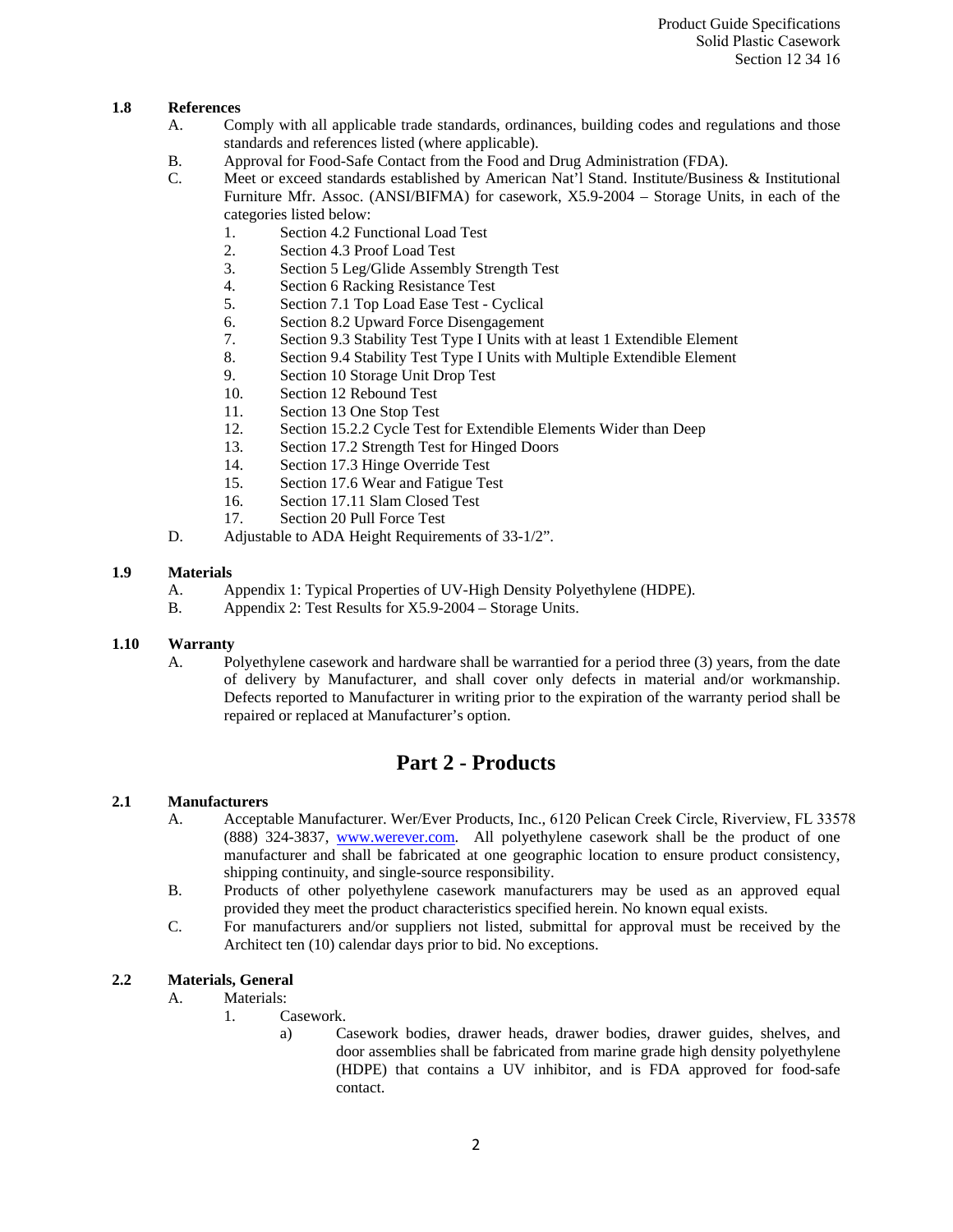- b) Colors shall be chosen by the Architect from the full range of standard colors available from the manufacturer.
- c) Door and drawer styles shall be chosen by the Architect from the full range of standard door and drawer styles available from the manufacturer.
- 2. Casework Hardware
	- a) Doors shall be equipped with 304 stainless steel 110 degree self-closing hinges securely fastened to doors and casework with stainless steel screws.
	- b) Door and drawer pulls shall be made of stainless steel, securely fastened to doors and drawers with screws (if applicable).
	- c) Casework and extendible elements may contain stainless steel screws and or nails for non-support purposes.
	- d) Casework shall be equipped with plastic cabinet legs adjustable from 3 ¾" to 5 ¾" with a load capacity of not less than 250 pounds per leg.
	- e) Shelving height shall be adjustable, but shelf pins shall secure the shelf in place using corrosive resistant pins.

## **2.3 Casework Fabrication.**

- A. Polyethylene Material: All polyethylene casework shall be constructed using polyethylene sheets with the following thicknesses:
	- 1. Side panels shall be cut from ¾" solid HDPE.
	- 2. Floor panel shall be cut from  $\frac{3}{4}$ " solid HDPE.<br>3. Back panel shall be cut from  $\frac{1}{2}$ " solid HDPE.
	- Back panel shall be cut from  $\frac{1}{2}$ " solid HDPE.
	- 4. Drawer face shall be cut from ¾" solid HDPE.
	- 5. Drawer box front, sides, back and bottom shall be cut from ½" solid HDPE.
	- 6. Door panels shall be cut from ¾" solid HDPE.
	- 7. Shelves shall be cut from ¾" solid HDPE.
	- 8. Top spreaders shall be constructed of 3/4" solid HDPE.
	- 9. Drawer guides shall be constructed of <sup>1</sup>/<sub>2</sub>" solid HDPE.
- B. Casework Assembly: Polyethylene casework shall be cut and assembled without any supporting metal or hardware. All casework cuts shall be made using a computer numerical control (CNC) machine, to ensure precision cutting for consistent quality and rigidity of completed casework, and shall be assembled as follows:
	- 1. Each polyethylene panel shall be cut with channels that will allow all polyethylene panels to slide snuggly together and lock in place.
	- 2. Interior side panels of base and wall casework shall be pre-drilled using a CNC machine, except where otherwise indicated, for uniform attachment of adjacent casework.
	- 3. Adjustable shelves shall have a mechanism for securing the shelves from moving, using non-metal corrosive-resistant pins.
	- 4. Drawer faces shall be attached to the face of a drawer box to provide for additional strength to the drawer.
	- 5. Drawer slides shall be made from a non-metal corrosive resistant material.
	- 6. Door panels shall be attached to side panels using not less than three (3) 304 stainless steel 110 degree self-closing hinges.
	- 7. Top spreaders shall be designed to enable use of a countertop adhesive to adhere the countertop to the casework.
	- 8. All surfaces and joints shall be flat and free of any welds.
	- 9. All exposed casework edges and corners must be beveled, cleaned, and deburred for a safe and finished appearance. All casework must have deburred door corners.
	- 10. Casework adjustable leg bases shall be attached from the underside of the bottom panels using four (4) stainless steel screws.
- C. Performance Requirements. All Polyethylene Casework shall meet the following MINIMUM standards:
	- 1. Casework body shall be waterproof;
	- 2. Casework shall be UV stabilized for direct sun exposure;
	- 3. Casework shall be manufactured from solid color material;
	- 4. Casework shall be FDA approved for food-safe contact;
	- 5. Casework material shall be rated as not less than a Class C under ASTM E-84;